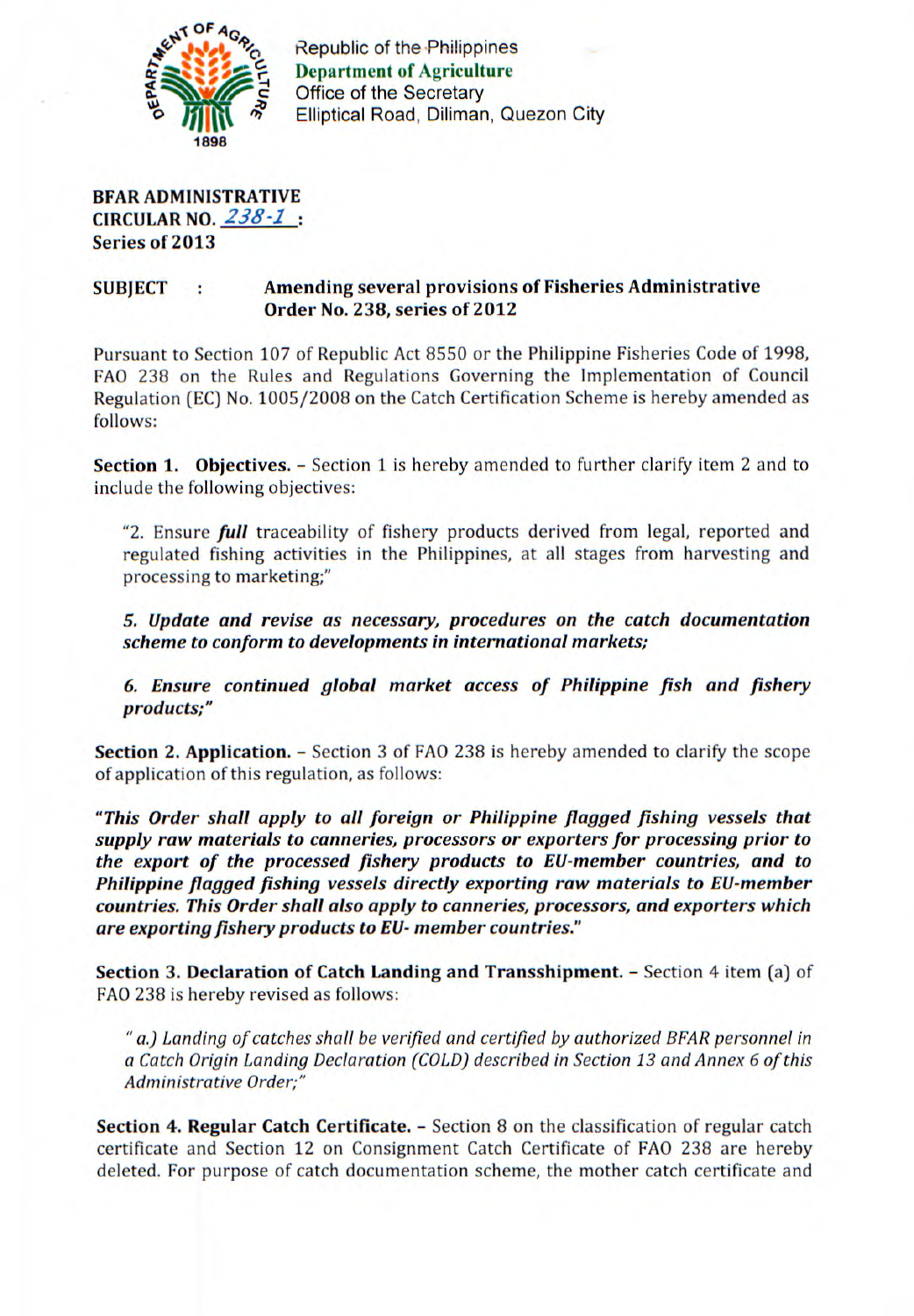consignment catch certificate will no longer be issued. Only regular catch certificate will be issued.

**Section 5. Requirements.** - Section 9 items (2) and (4) of FAO 238 on the requirements for the issuance of a Regular Catch Certificate is hereby modified as follows:

*"2.Copy of the Commercial Fishing Vessel/Gear License (CFVGL), and Certificate of Ownership (CO) and Certificate of Philippine Registry (CPR),* 

*4. Catch Origin Landing Declaration (COLD) submitted by the Captain or master of the fishing vessel or his representative and verified by the concerned BFAR Regional Office"* 

**Section 6. The Catch Origin Landing Declaration (COLD).** - Section 13 of FAO 238 is revised, renaming the Catch Validation Certificate (CVC) to Catch Origin Landing Declaration (COLD), which is described as follows:

*"The Catch Origin Landing Declaration is a document submitted to BFAR by the Captain or Master of a fishing vessel or his representative upon arrival. it shall contain at least the following information:* 

- *a. the name of the catcher and/or carrier vessel/s, flag, registration number and fishing license number;*
- *b. the FAO alpha-3 code of each species;*
- *c. catch description, whether fresh/chilled or frozen;*
- *d. the port and date landed;*
- *e. the quantities of each species in metric tons or, where appropriate, the number of individuals.*

BFAR shall validate/verify the species and weight of fish landed by a fishing vessel in a particular fish port in the Philippines. Since most catches are unloaded by carrier vessels that consolidate catch from one or more catcher vessels, the COLD shall also indicate the species and volume of fish per catcher vessel. For this purpose, the carrier vessel must provide to BFAR a Transshipment Certificate and Stowage Plan **certified by the captain/master.** The species and weight indicated in the COLD shall be the basis of the weight that will be indicated under the box "Verified weight landed (kg) where appropriate". Annex 1 of this Order contains the format of the COLD.

**Section** 7. **Procedures in Securing the RCC.** - Section 14 of FAO 238 is hereby revised as follows: it

*1. The fishing company shall properly accomplish the RCC in triplicate, in one page only (A4 size; back-to-back), in accordance with the aforementioned instructions and shall submit these to BFAR together with the documentary requirements.*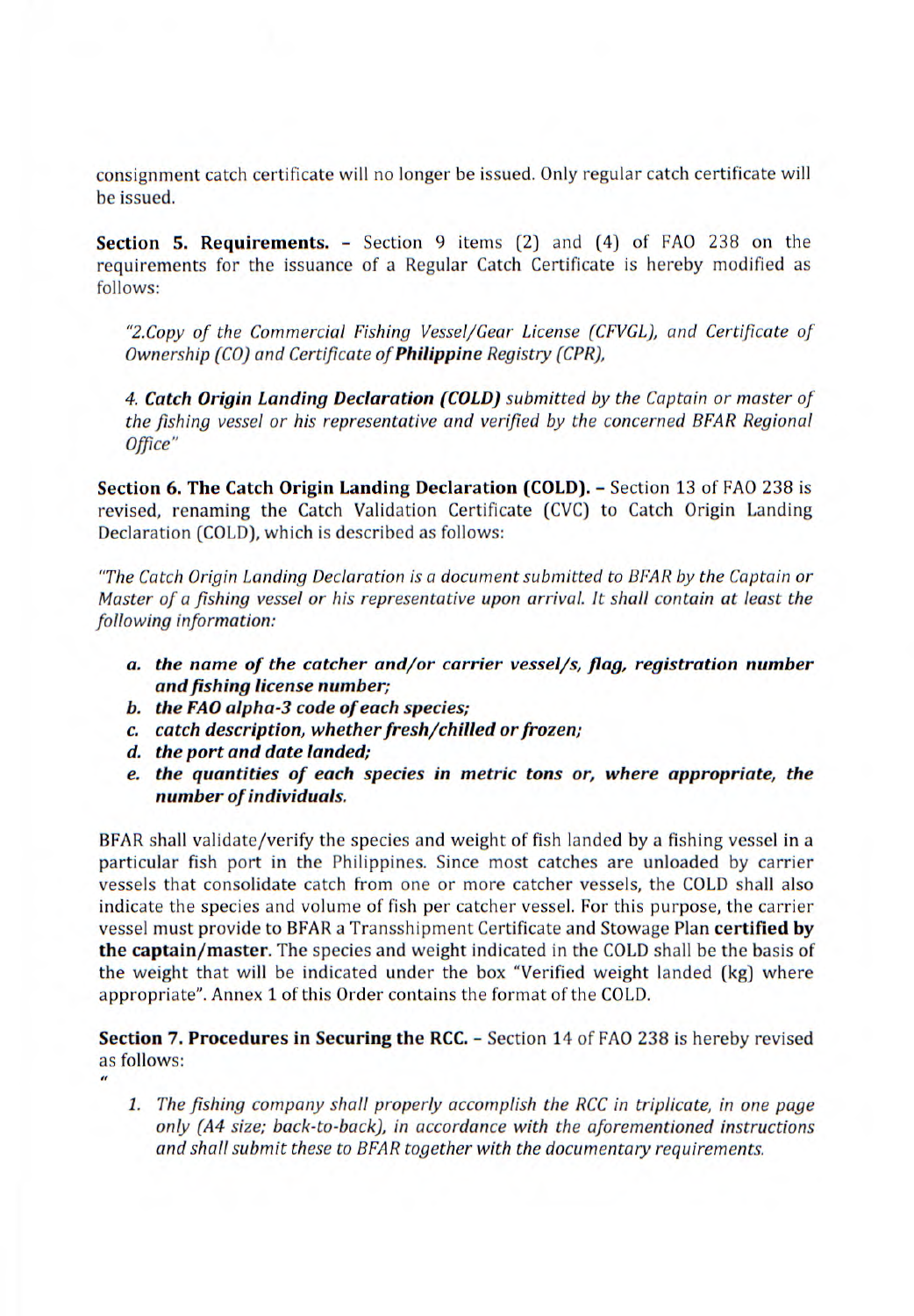- 2. The BFAR shall evaluate and verify the documents and the information contained therein and if satisfied of the completeness, truthfulness and correctness of the data and the RCC's exhaustiveness and accuracy, as well as compliance with applicable management and conservation measures, the authorized signatory shall **assign and write the document number in the RCC** and accomplish, sign, and affix the official dry and wet seal in Section 9 of the RCC. Otherwise, the RCC shall not be validated and the same together with the documentary requirements shall be returned to the fishing company, which shall be informed of the lacking requirement/s or reason for the rejection.
- 3. Two (2) sets of the validated RCC shall be released to the fishing company within three (3) working days from the date of application. One (1) set shall be retained by BFAR for record purposes.
- 4. The fishing company shall furnish the cannery or processor that purchased the catch with one (1) set of the validated RCC and retain the other set for record purposes.
- S. The cannery or processor shall use the validated RCC to accompany the consignment."

**Section 8. Procedures in Accomplishing the SCC.** - Section 23 item 2 of FAO 238 is hereby amended as follows:

2. The BFAR shall evaluate and verify the documents and the information contained therein and if satisfied on the completeness, truthfulness and correctness of the data, and the SCC's exhaustiveness and accuracy, as well as compliance with applicable management and conservation measures, the authorized signatory shall **assign and write the document number in the SCC** and shall accomplish, sign, and apply the dry seal/stamp. Otherwise, the SCC shall not be validated and the same together with the documentary requirements shall be returned to the fishing company, which shall be informed of the lacking requirement/s or reason for the rejection."

**Section 9. Official Reply.** - Section 31 of FAO 238 is hereby modified as follows:

"The BFAR Signatory who validated the CC shall address the query or request for clarification or confirmation or any issues raised as soon as possible, in consultation with the fishing company, cannery, processor or exporter concerned and the reply shall be sent to the requesting party **within fifteen (15) days from the receipt thereof,** copy furnished the BFAR FRQD and the Office of the BFAR Director. For this purpose, each cannery or processing plant shall designate one permanent liaison officer who shall be the direct contact person for any information on official replies."

**Section 10. Traceability.** Pending the promulgation of a separate Fisheries Administrative Order establishing an automated traceability system, all EU-accredited canneries and processors shall, in the meantime, establish an internal traceability system to ensure full traceability and monitoring of quantities (input and output) based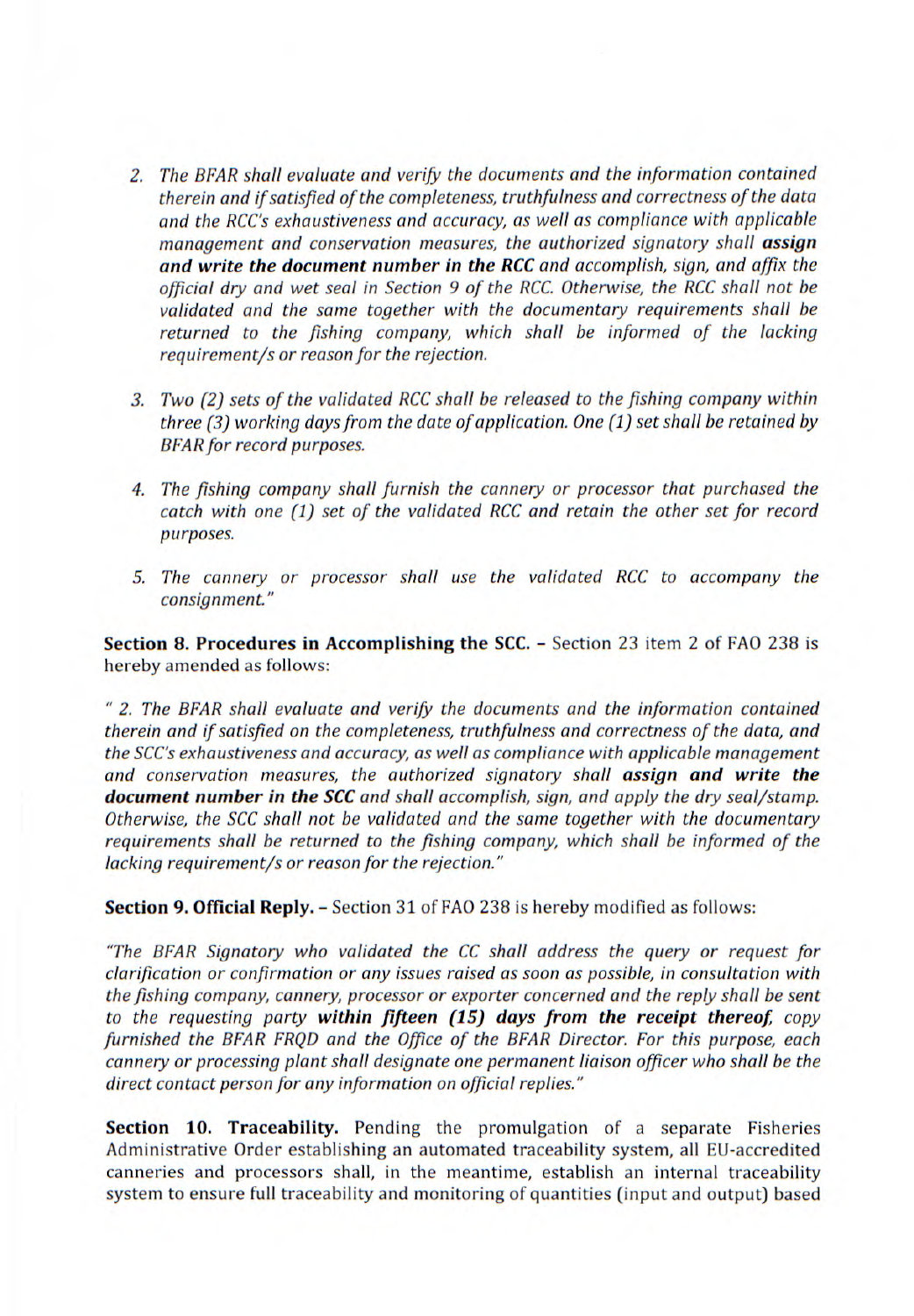on actual weight or a standard rate with variance which shall form the basis for endorsement of Annex IV or Processing Statements. BFAR shall check the internal traceability system established by canneries and processors to determine whether complete traceability is in place. Internal traceability system/procedures that ensure complete traceability shall be accredited by BFAR.

**Section 11. Mandatory Monitoring of Production/Processing Activities.** Risk-based monitoring of processing activities of raw materials intended for export to EU shall be undertaken by authorized BFAR personnel to ensure that accredited traceability system/procedures described in the preceding section are strictly followed and therefore ensuring full traceability of fishery products inside the processing plants.

**Section 12. Repealing Clause.** All orders, rules and regulations or parts thereof which are inconsistent with this Order are hereby repealed or modified accordingly.

**Section 13. Effectivity**. This Order shall take effect fifteen (15) days after its publication in a newspaper of general circulation and upon registration with the National Administrative Register.

Issued this  $I\odot$  day of  $C\odot$  DAFK 2013 at Quezon City, Philippines.

**PROCE K. ALCALA** Secretary

Signature: S-12-11-015 12/12/2011 02:37 PM eplying pis cite this code ARTMENT OF AGRICUL teceived

Recommending approval:

**ATTY. ASIS G. PEREZ** Director Bureau of Fisheries and Aquatic Resources

**PIBLISH** D: **Nov.** 15, 2013 Phil. Daily Inquirer

> Jan. 08, 2014 U.P. Law Center-ONAR